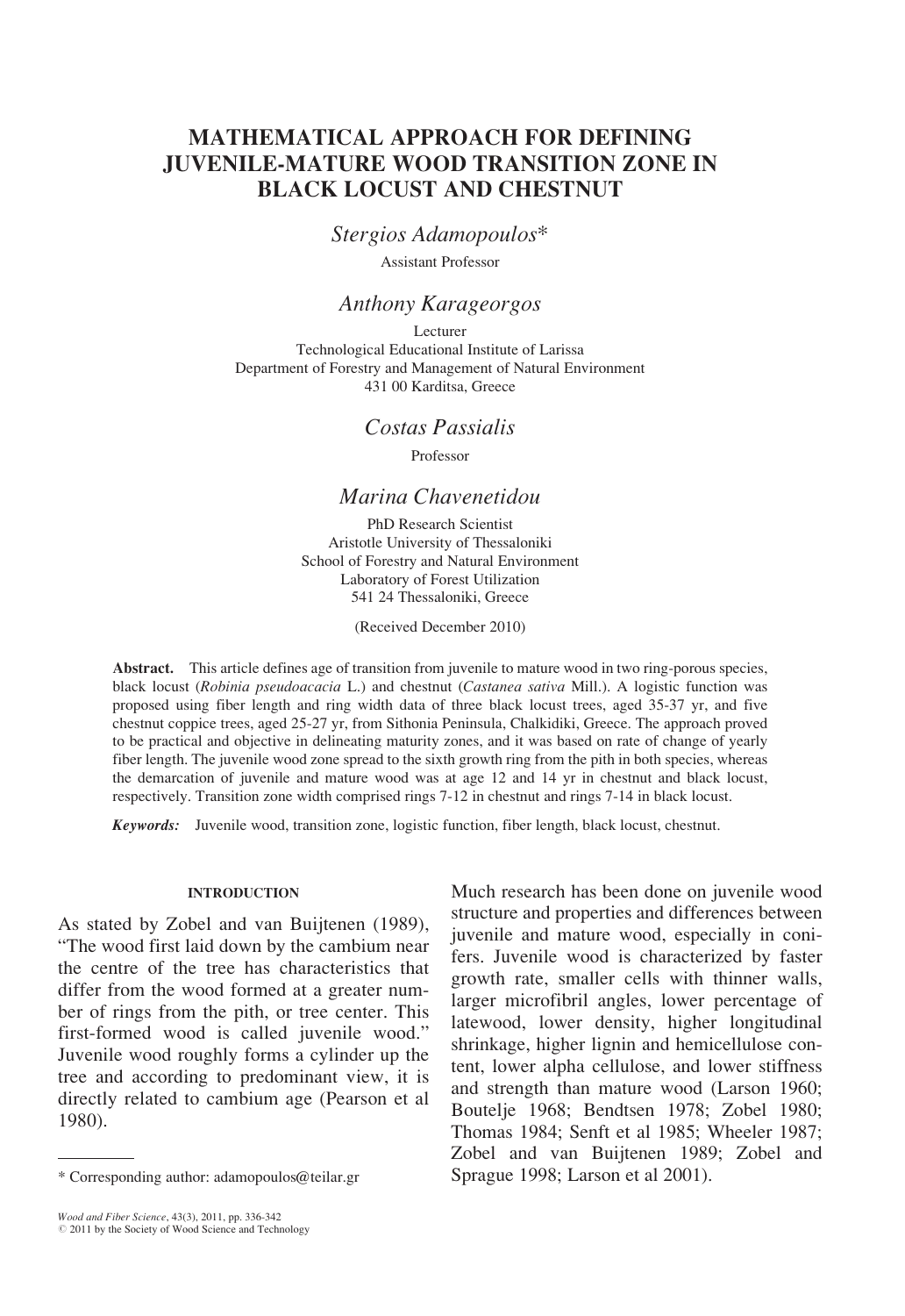Furthermore, many studies have been devoted to determining cambial age of growth rings in which juvenile wood formation stops and mature wood formation begins. There is no abrupt shift from juvenile to mature wood within 1 yr. Instead, the change takes several years and gradually grades from one into the other (Zobel 1980). Nearly all wood properties are highly variable from ring to ring within the juvenile zone and relatively constant within the mature zone (Saranpää 2003). The zone in between is often referred to as the transition zone, and it has been found to vary greatly among different species and properties. To define the boundary between juvenile and mature wood, researchers have used various methods. The simplest is the threshold or graphic method in which property curves are visually evaluated to locate a ring number or age when the property reaches the threshold value for mature wood (Clark and Saucier 1989; Heliñska-Raczkowska 1994; Clark and Edwards 1999; Heliñska-Raczkowska and Fabisiak 1999; Adamopoulos and Voulgaridis 2002; Passialis and Kiriazakos 2004; Clark et al 2006). Visual differentiation between juvenile and mature wood is rather arbitrary, lacks sufficient scientific reliability, and can only be treated as an estimation. Conversely, it has the advantage that mature wood can be defined as having properties of a minimum specified value, which might be a prerequisite for a specified final product. Another method is the linear segmented modeling approach, which defines mature wood based on rate of change of a property (Loo et al 1985; Cook and Barbour 1989; Di Lucca 1989; Szymanski and Tauer 1991; Abdel-Gadir and Krahmer 1993; Danborg 1994; Sauter et al 1999; Zhu et al 2000). That method was developed to provide more reliable scientific results, but a statistical problem arises when segmented regression models are used without consideration of the time series nature of a given property from a pith-to-bark profile, interdependencies in property data from adjacent annual rings, and statistical distributions in a population. To overcome these limitations, nonlinear regression or polynomial models have

been discussed (Hodge and Purnell 1993; Tasissa and Burkhart 1998; Mutz et al 2004; Koubbaa et al 2005).

The fiber length–age relationship is of great importance with respect to indicating the juvenile growth period in forest trees (Panshin and de Zeeuw 1980; Zobel and van Buijtenen 1989). Trends in fiber length are much more uniform and consistent than trends in ring width and wood density, and they are therefore used by researchers to delineate juvenile and mature wood zones in hardwoods (Taylor 1979; Evans et al 2000). However, transition from juvenile to mature wood based on pith-to-bark profiles of fiber length is of a nonrigorous character and therefore arbitrarily defined. Because duration of juvenile wood production influences quality of most wood products, our objective was to define more precisely the transition age from juvenile to mature wood in two ring-porous hardwoods, black locust and chestnut. In this context, a mathematical approach was used to analyze radial patterns of fiber length for defining the juvenile-mature wood transition zone in these species.

#### MATERIALS AND METHODS

### Sampling and Laboratory Measurements

The material was the same as in a previous article on relationships between wood density and fiber length with cambium age and ring width in black locust and coppice-grown chestnut (Adamopoulos et al 2010). Three black locust trees aged 35-37 yr and five chestnut coppice trees aged 25-27 yr from Sithonia Peninsula, Chalkidiki, Greece, were used. The trees were straight with uniform crowns, and they were free from lean and visible defects. Black locust trees were 181-277 mm diameter at ground level, whereas chestnut trees were 191- 240 mm diameter.

From each tree, a 20-mm-thick disk was cut at the base (0.30 m above ground level) and conditioned at  $20^{\circ}$ C and  $55\%$  RH. Trees were sampled at the base to include all annual rings in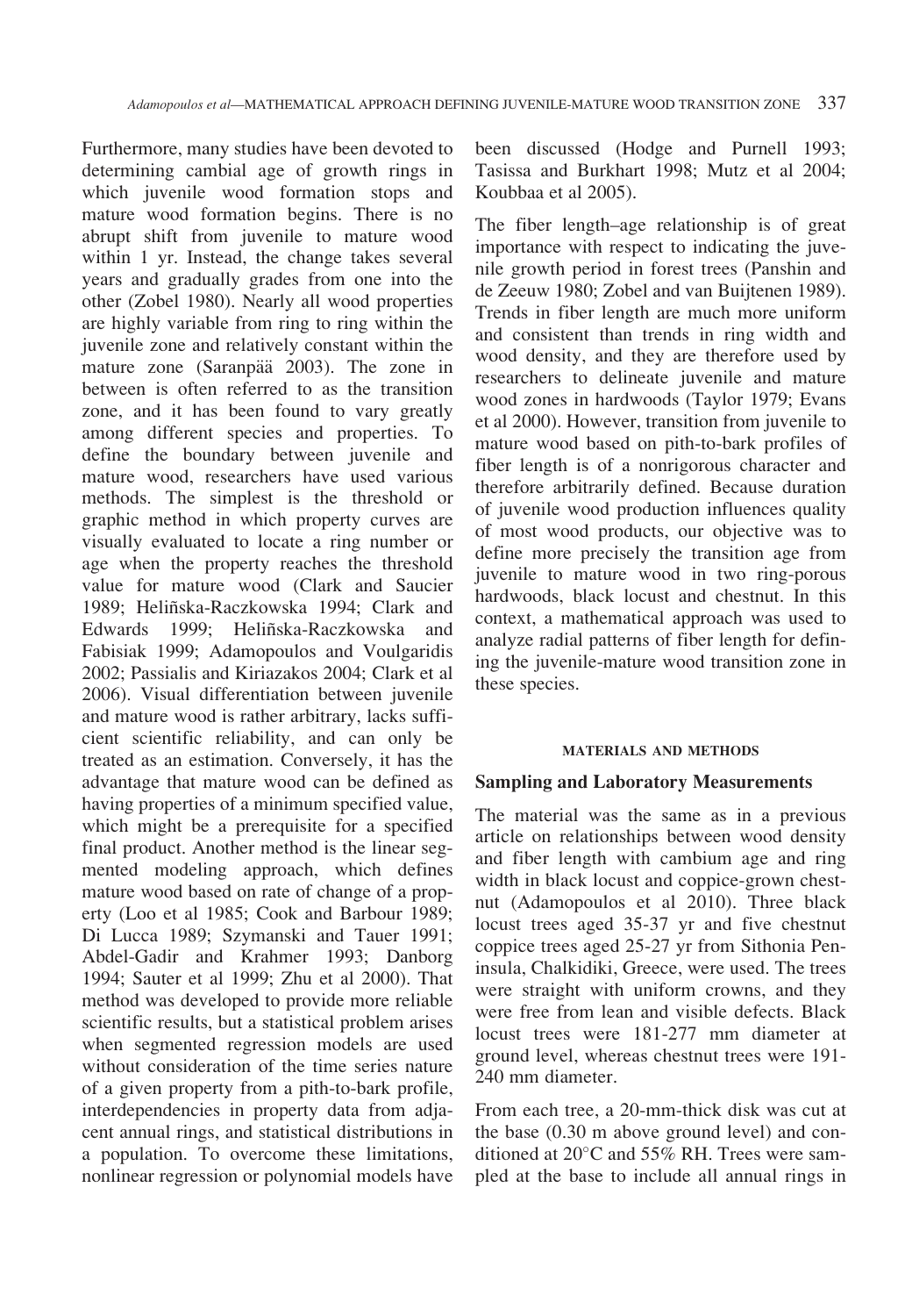the analysis. A pith-to-bark strip about 20 mm tangentially and 15 mm longitudinally was prepared along an average radius from each disk. This strip was subsequently divided into two strips. One strip (about 10 mm wide and 15 mm thick) was used to assess ring width, and the other was used to measure fiber length. For measuring growth rate (annual ring width) from pith to bark, the radial wood strips were smoothed with sandpaper on their transverse surfaces. Annual ring width measurement was performed with a digital position meter to the nearest 0.01 mm. Strips for measuring fiber length were split into individual rings, from which matchstick-sized subsamples were cut with a razor blade. Subsamples were macerated by warming in glacial acetic acid and 30% hydrogen peroxide (v:v) at  $60^{\circ}$ C for 24 h. After being washed with water several times, macerated elements were transferred to a clean slide. Subsequently, lengths of 80 randomly selected unbroken fibers per annual ring were measured with a light microscope equipped with an image analysis system.

### Analysis and Approach

Models of fiber length (FL) in relation to cambium age (CA) and ring width (RW) developed previously on the same material by Adamopoulos et al (2010) were used. The following general models could significantly model fiber length variations with cambium age and ring width in black locust (FLBL,  $F =$ 213.029,  $p < 0.0001$ , 108 observations) and chestnut (FLC, F = 72.433,  $p < 0.0001$ , 130 observations):

$$
FLBL = 0.5170 + 0.1480Ln(CA) + 0.0283RW - 0.0091Ln(CA) \cdot RW \text{ (1)}
$$

$$
FLC = 0.8160 + 0.0865Ln(CA)
$$
  
-0.0066RW + 0.0110Ln(CA) RW (2)

The combined model approach incorporating cambium age and ring width has been a very

good predictor of fiber length and further improved the fiber length–age relationship in the two species. The combination of cambium age and ring width could describe 86% and approximately 63% of total fiber length variation in black locust and chestnut, respectively (Adamopoulos et al 2010).

Using Eqs 1 and 2 as a starting point, we performed mathematical analyses using Statistica 8.0 software (StatSoft, Inc, Tulsa, OK) to systematically define the juvenile-mature wood transition zone in the stem cross-sections of black locust and chestnut. Specifically, we fitted a logistic function to yearly fiber length data obtained by Eqs 1 and 2, and subsequently, we defined the transition zone based on rate of change of the fitted function considering that transition to maturity initiates when rate of change falls below a selected threshold.

#### RESULTS AND DISCUSSION

### Mathematical Modeling

To simplify the combined model analyses, cambium age was chosen as the standard variable because its correlation with fiber length was stronger than that of fiber length with ring width (Adamopoulos et al 2010). Ring width in both black locust and chestnut showed a more or less negative correlation with cambium age. The following equations are linear functions for black locust (r = 0.487, F = 32.956,  $p < 0.0001$ ):

$$
RW = 4.1629 - 0.068 CA
$$
 (3)

and chestnut (r = 0.796, F = 222.039,  $p <$ 0.0001):

$$
RW = 5.0147 - 0.1344 CA \tag{4}
$$

This indicates that fiber length can be sufficiently calculated solely in terms of cambium age. By substituting ring width calculated from Eqs 3 and 4 into the respective Eqs 1 and 2, fiber length values were obtained as a function of cambium age. The relationship between calculated fiber length data and cambium age showed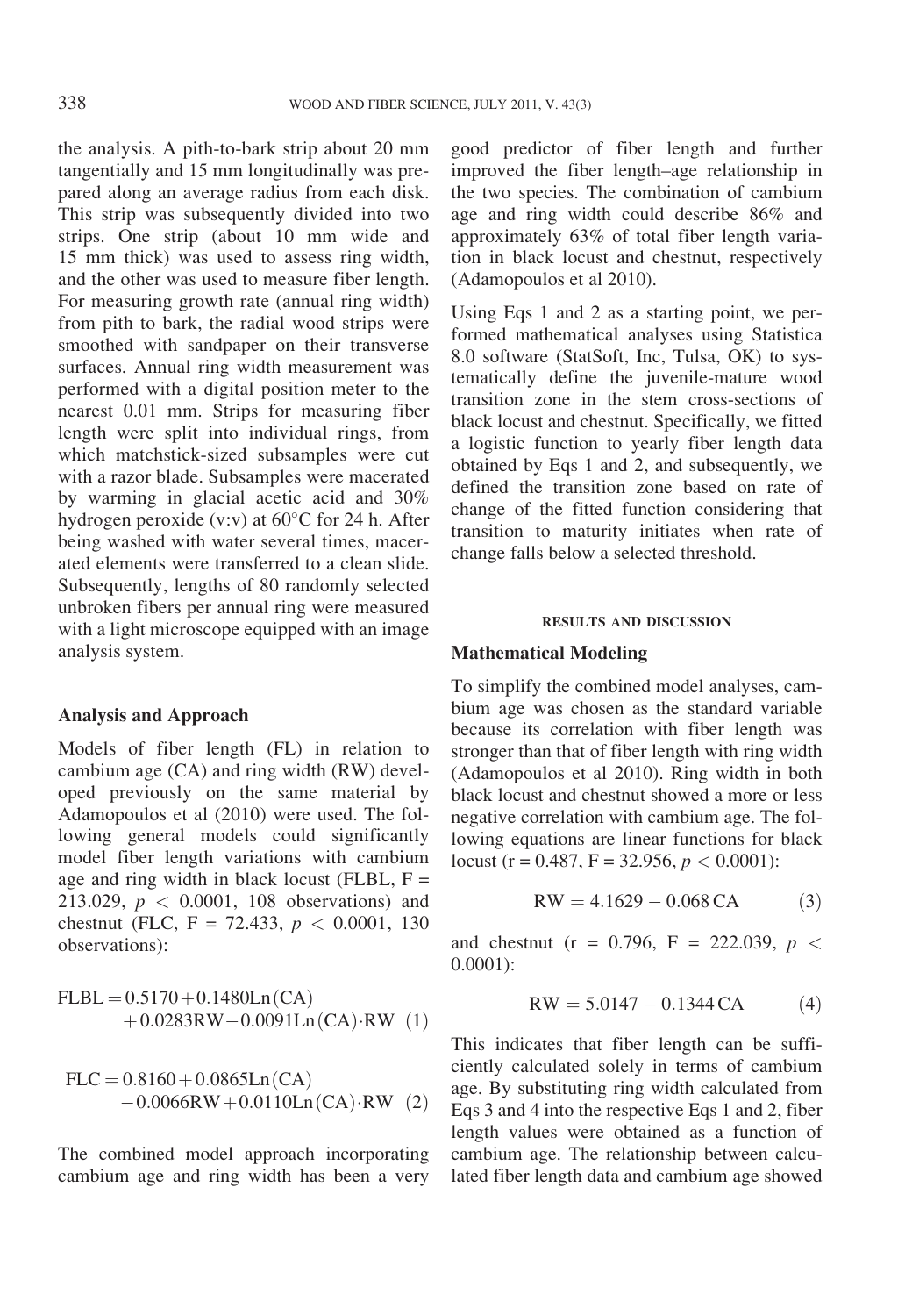

Figure 1. Variation of calculated fiber length in black locust (o) and chestnut  $\left( \bullet \right)$  when each ring width is substituted. Data are fitted by standard logarithmic function of the form  $y = a \cdot ln(x) + b$  (solid curves) and by respective proposed logistic function (dotted curves).

a clear curved behavior (Fig 1) referring to the typical patterns of fiber length increase with age near the pith followed by a more gradual increase until a maximum is reached.

One of the simplest functions satisfying the relationship of Fig 1 is the logarithmic function (Zhu et al 2000). Although we could obtain quite satisfactory logarithmic approximations of fiber length as function of cambium age  $(r > 0.98$  in both species), logarithmic functions do not capture the fact that there is an upper limit to fiber length increase. For this reason, we decided to model fiber length as a function of cambium age using a logistic function, and we therefore fitted to both data sets a nonlinear growth function of the following form:

$$
f(x) = \frac{L}{1 + E \cdot e^{-kx}}\tag{5}
$$

where L, E, and k are coefficients.

Eq 5 has an upper limit of L to which it converges as x grows to infinity. Nonlinear estimation results of fiber length for black locust and chestnut, respectively, were

$$
FLBL = \frac{1.022530}{1 + 0.565955 \cdot e^{-0.126327 \cdot CA}}
$$
 (6)

and

$$
FLC = \frac{1.163861}{1 + 0.414443 \cdot e^{-0.156066 \cdot CA}} \tag{7}
$$

Statistics for Eqs 6 and 7 are given in Table 1. Furthermore, a side-by-side comparison of the logarithmic function and our proposed logistic function is presented in Fig 1.

### Juvenile-Mature Wood Transition

Modeled fiber length data and Eqs 6 and 7 were further mathematically analyzed and assessed with respect to juvenile-mature wood transition. Transition from juvenile to mature wood is done when the rate of change of fiber length becomes relatively small. However, transition does not occur instantly but it is a gradual process that takes several years (transition zone). There is an upper limit to fiber length values of Eqs 6 and 7,  $FL<sub>max</sub>$ , which is determined by maximum cambium age CA<sub>max</sub> of sampled trees. Based on this, it is clear that the rate of fiber length change becomes relatively small when an adequate high fiber length value has been reached. Therefore, for both species, we calculated percentage of FLmax reached at each cambium age as well as the respective rates of fiber length change. Rates of fiber length change for black locust and chestnut, respectively, were calculated from derivatives of Eqs 6 and 7:

$$
FLBL' = \frac{0.073106 \cdot e^{-0.126327 \cdot CA}}{(1 + 0.565955 \cdot e^{-0.126327 \cdot CA})^2}
$$
 (8)

$$
FLC' = \frac{0.075280 \cdot e^{-0.156066 \cdot CA}}{(1 + 0.414443 \cdot e^{-0.156066 \cdot CA})^2}
$$
(9)

Based on FLBL' and FLC' data, maturity of black locust and chestnut was classified in three broad zones: juvenile, transition, and mature. In juvenile wood, the rate of fiber length change was up to approximately 0.02. In the transition zone, it was between approximately 0.02 and 0.01. In mature wood, it was less than approximately 0.01 (Table 2). The resulting maturity zones were quite similar in both species. Juvenile wood covered the first six rings in both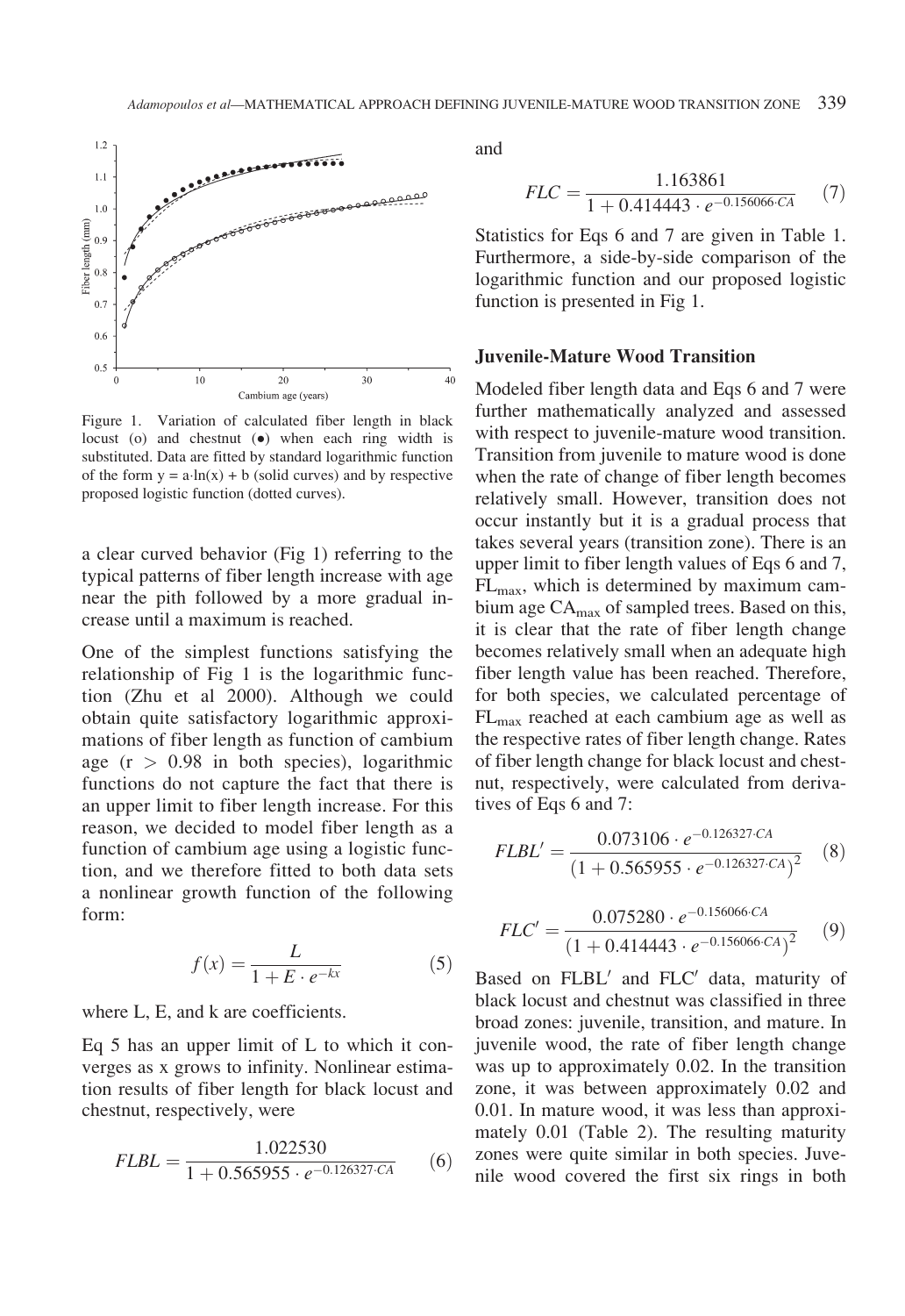| $FL = (L)/(1 + E \cdot exp[-k.CA])$ |          |                |        |                  |          |         |            |  |
|-------------------------------------|----------|----------------|--------|------------------|----------|---------|------------|--|
| Coefficient                         |          |                |        | Confidence limit |          |         |            |  |
|                                     | Estimate | Standard error |        | Lower            | Upper    | F-value | $p$ -value |  |
| <b>Black locust</b>                 |          |                |        |                  |          |         |            |  |
| L                                   | 1.022530 | 0.005943       | 172.04 | 1.010451         | 1.034608 | 45,892  | < 0.0001   |  |
| E                                   | 0.565955 | 0.022595       | 25.05  | 0.520036         | 0.611873 |         |            |  |
| $\mathbf k$                         | 0.126327 | 0.008103       | 15.59  | 0.109860         | 0.142793 |         |            |  |
| Chestnut                            |          |                |        |                  |          |         |            |  |
| L                                   | 1.163861 | 0.006010       | 193.67 | 1.151458         | 1.176264 | 73,684  | < 0.0001   |  |
| E                                   | 0.414443 | 0.015265       | 27.15  | 0.382937         | 0.445948 |         |            |  |
| $\bf k$                             | 0.156066 | 0.010615       | 14.70  | 0.134157         | 0.177975 |         |            |  |

Table 1. Statistics for fiber length logistic model in black locust and chestnut.

Table 2. Rates of fiber length change and maturity levels in black locust and chestnut.

| Rate of FL'<br>change, $\times 10^{-2}$ | Percent FL <sub>max</sub> | Age, yr  | Maturity level     |
|-----------------------------------------|---------------------------|----------|--------------------|
| <b>Black locust</b>                     |                           |          |                    |
| 2.87-2.14                               | 66.72-79.04               | $1 - 6$  | Juvenile wood      |
| 1.98-1.03                               | 81.05-91.20               | $7 - 14$ | Transition<br>zone |
| < 0.93                                  | > 92.20                   | >14      | Mature wood        |
| Chestnut                                |                           |          |                    |
| 3.51-2.18                               | 73.82-86.02               | $1 - 6$  | Juvenile wood      |
| 1.95-1.02                               | 87.80-94.01               | $7 - 12$ | Transition         |
|                                         |                           |          | zone               |
| < 0.89                                  | > 94.84                   | >12      | Mature wood        |

species, the transition zone covered rings 6-14 in black locust and rings 6-12 in chestnut, and mature wood extended onward from ring 14 in black locust and from ring 12 in chestnut. Rate of yearly fiber length change less than 0.01, as a criterion for wood maturity, is comparable with or even lower than rates of change in wood properties used elsewhere (such as in Tasissa and Burkhart 1998) to mark juvenile-mature transition zones. Furthermore, the estimated maturity points that correspond to cambium ages of 14 yr in black locust and 12 yr in chestnut are quite reasonable as approximately 92 and  $95\%$  of  $FL_{max}$  has been reached, respectively (Table 2). The juvenile-mature wood transition for black locust and chestnut is graphically depicted in Fig 2.

The logistic function is known to represent increasing values with an upper boundary, and it has been statistically shown to fit sufficiently to



Figure 2. Juvenile-mature wood transition based on variation of modeled fiber length in black locust (a) and chestnut (b). JW, juvenile wood; TZ, transition zone; MW, mature wood. Measured fiber length  $(\bullet)$  data from different trees are also plotted.

the data sets used. However, the results derived here are based on a limited data set at the ground line, meaning that they should be treated with care. For example, it is advisable to calculate new coefficients for the logistic function for fiber length data coming from different stem heights. A future priority would be to test the mathematical logistic approach against new data from populations and clones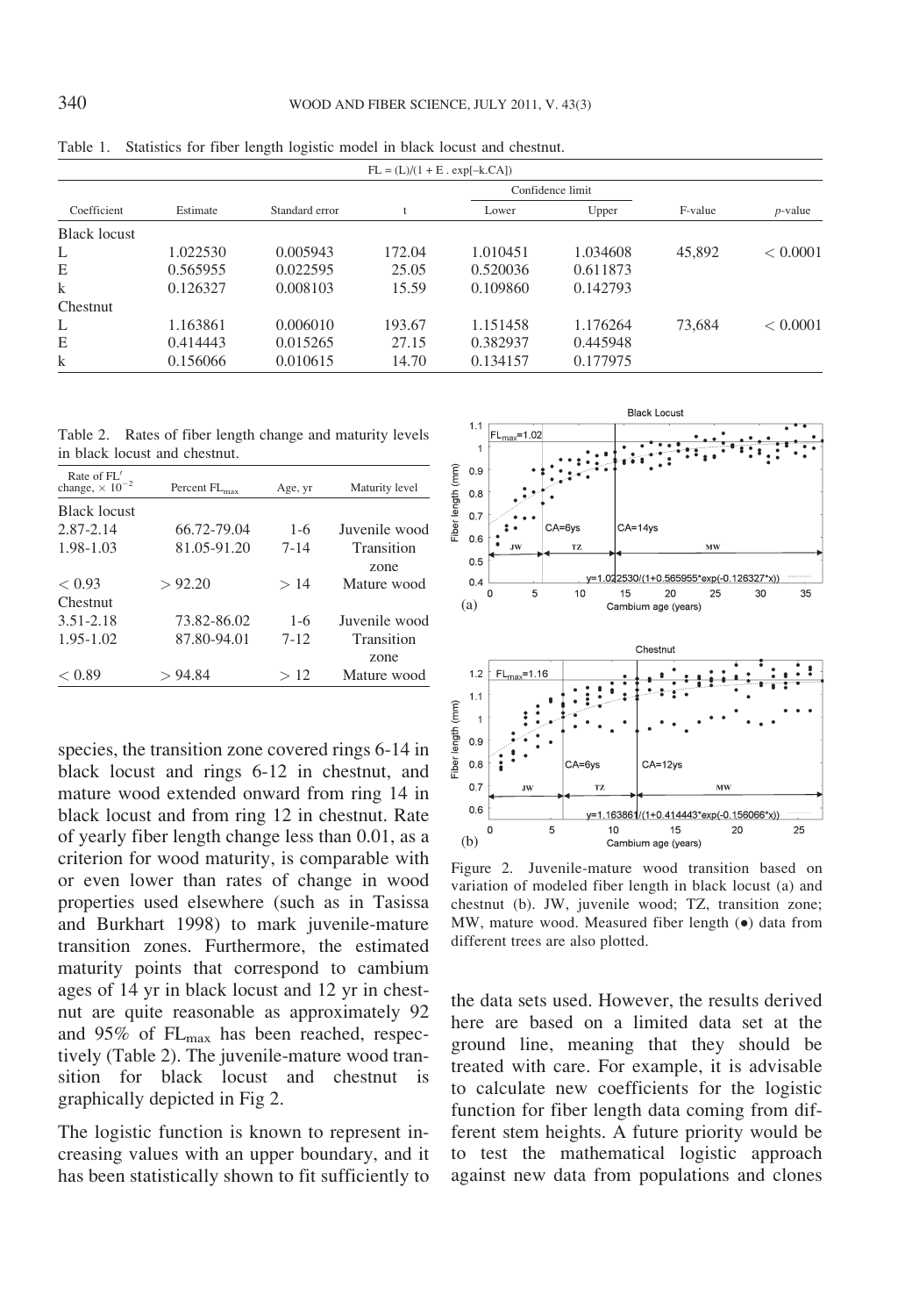of black locust and chestnut. Also, the general logistic function could be applied to any wood species and stem height for a particular wood trait (eg cell dimensions, wood density, microfibril angle, chemical constituents) showing typical curved behavior.

#### **CONCLUSIONS**

In this study, we proposed a mathematical approach, based on a logistic function, to define age of transition from juvenile to mature wood in two ring-porous species, black locust and chestnut. The approach proved to be practical and objective in defining maturity zones. It involves cambium age as the only independent parameter required to model fiber length, and it is based on criteria defined by rate of change of yearly fiber length. The proposed approach is not restrictive but is extensible to any wood species and stem height for a particular wood property showing typical curved pith-to-bark behavior. Furthermore, the approach can be modified using different maturity points to accommodate different juvenile-mature wood transition zones depending on the purpose that wood maturity classification needs to serve.

#### **REFERENCES**

- Abdel-Gadir AY, Krahmer RL (1993) Estimating the age of demarcation of juvenile and mature wood in Douglas-fir. Wood Fiber Sci 25:242-249.
- Adamopoulos S, Chavenetidou M, Passialis C, Voulgaridis E (2010) Effect of cambium age and ring width on density and fibre length of black locust wood. Wood Res-Slovakia 56(3):25-36.
- Adamopoulos S, Voulgaridis E (2002) Within-tree variation in growth rate and cell dimensions in the wood of black locust (Robinia pseudoacacia). IAWA J 23(2):191-199.
- Bendsten BA (1978) Properties of wood from improved and intensively managed trees. Forest Prod J 28(10):61-72.
- Boutelje JB (1968) Juvenile wood with particular reference to northern spruce. Sven Papperstidn 71:581-585.
- Clark A III, Daniels RF, Miller JH (2006) Effect of controlling herbaceous and woody competing vegetation on wood quality of planted loblolly pine. Forest Prod J 56(2):40-46.
- Clark A III, Edwards MB (1999) Effect of six site preparation treatments on Piedmont loblolly pine wood proper-

ties at age 15. Pages 316-320 in JD Haywood, ed. Tenth biennial southern silvicultural research conference. Asheville, NC. Gen Tech Rep SRS-30 USDA For Serv, Southern Res Stn, Shreveport, LA.

- Clark A III, Saucier JR (1989) Influence of initial planting density, geographic location, and species on juvenile wood formation in southern pine. Forest Prod J 39(7-8):42-48.
- Cook JA, Barbour RJ (1989) The use of segmented regression analysis in the determination of juvenile and mature wood properties. Report CFS No 31. Forintek Canada, Corp., Vancouver, BC, Canada. 53 pp.
- Danborg F (1994) Density variations and demarcation of the juvenile wood in Norway spruce. Forskningsserien No 10. Danish Forest and Landscape Research Institute, Lyngby. 78 pp.
- Di Lucca CM (1989) Juvenile-mature wood transition. Pages 23-38 in RM Kellogg, ed. Second growth Douglasfir: Its management and conversion for value. Spec Publ No SP-32. Forintek Canada Corp., Vancouver, BC, Canada.
- Evans JW II, Senft JF, Green D (2000) Juvenile wood effect in red alder: Analysis of physical and mechanical data to delineate juvenile and mature wood zones. Forest Prod J 50:75-87.
- Heliñska-Raczkowska L (1994) Variation of vessel lumen diameter in radial direction as an indication of juvenile wood growth in oak (Quercus petraea Liebl.). Ann Sci 51(3):283-290.
- Heliñska-Raczkowska L, Fabisiak E (1999) Radial variation of vessel lumen diameter as an indicator of juvenile growth period in ash (Fraxinus excelsior L.). Holz Roh Werkst 57(4):283-286.
- Hodge GR, Purnell RC (1993) Genetic parameter estimates for wood density, transition age, and radial growth in slash pine. Can J Res 23:1881-1891.
- Koubbaa A, Isabel N, Zhang SY, Beaulieu J, Bousquet J (2005) Transition from juvenile to mature wood in black spruce (Picea mariana [Mill.] B.S.P.). Wood Fiber Sci 37(3):445-455.
- Larson PR (1960) A physiological consideration of the springwood-summerwood transition in red pine. Forest Sci 6:110-122.
- Larson RP, Kretschmann DE, Clark A III, Isebrands JG (2001) Formation and properties of juvenile wood in southern pines: A synopsis. Gen Tech Rep FPL-GTR-129. USDA For Serv Forest Prod Lab, Madison, WI. 42 pp.
- Loo JA, Tauer CG, McNew RW (1985) Genetic variation in the time of transition from juvenile to mature wood in loblolly pine (Pinus taeda L.). Silvae Genet 34(1):14-19.
- Mutz R, Guilley E, Sauter UH, Nepveu G (2004) Modelling juvenile-mature wood transition in Scots pine (Pinus sylvestris L.) using nonlinear mixed-effects models. Ann Sci 61:831-841.
- Panshin AJ, de Zeeuw C (1980) Textbook of wood technology. McGraw-Hill, New York, NY. 722 pp.